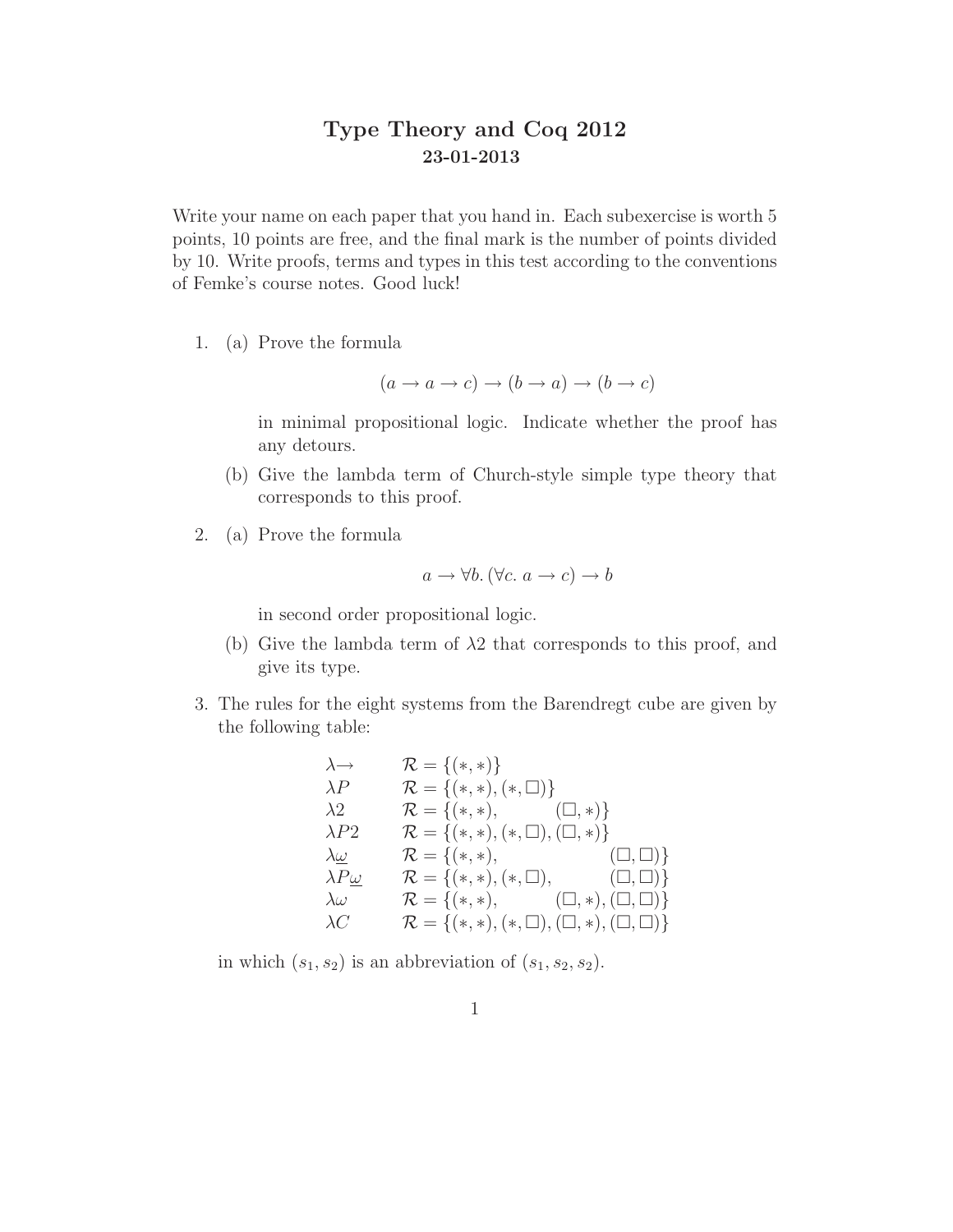Furthermore, the PTS product and abstraction rules are:

$$
\frac{\Gamma \vdash A : s_1 \quad \Gamma, x : A \vdash B : s_2}{\Gamma \vdash \Pi x : A.B : s_3} \quad (s_1, s_2, s_3) \in \mathcal{R}
$$

$$
\frac{\Gamma, x : A \vdash M : B \quad \Gamma \vdash \Pi x : A.B : s}{\Gamma \vdash \lambda x : A.M : \Pi x : A.B}
$$

Finally we have the typings:

$$
\begin{array}{lcl} \text{nat} & : & * \\ \text{vec} & : & \text{nat} \rightarrow *
$$

For each of the following three terms, list in which of the systems from the Barendregt cube the term is typable:

(a)  $nat \rightarrow nat$ (b)  $\lambda a : * \ldots a \rightarrow a$ (c)  $\Pi n$  : nat. vec  $n$ 

4. (a) Consider the Coq definition

Inductive nat : Set := | O : nat  $| S : nat \rightarrow nat.$ 

Give the *dependent* induction principle  $nat\_ind$  of this type.

(b) Give the normal form of the term

```
nat_ind P c f (S (S O))
```
that uses the principle from the previous exercise. In this term the variables P, c, f and n are variables from the context.

(c) Give the non-dependent induction principle that corresponds to the induction principle from  $4(a)$ .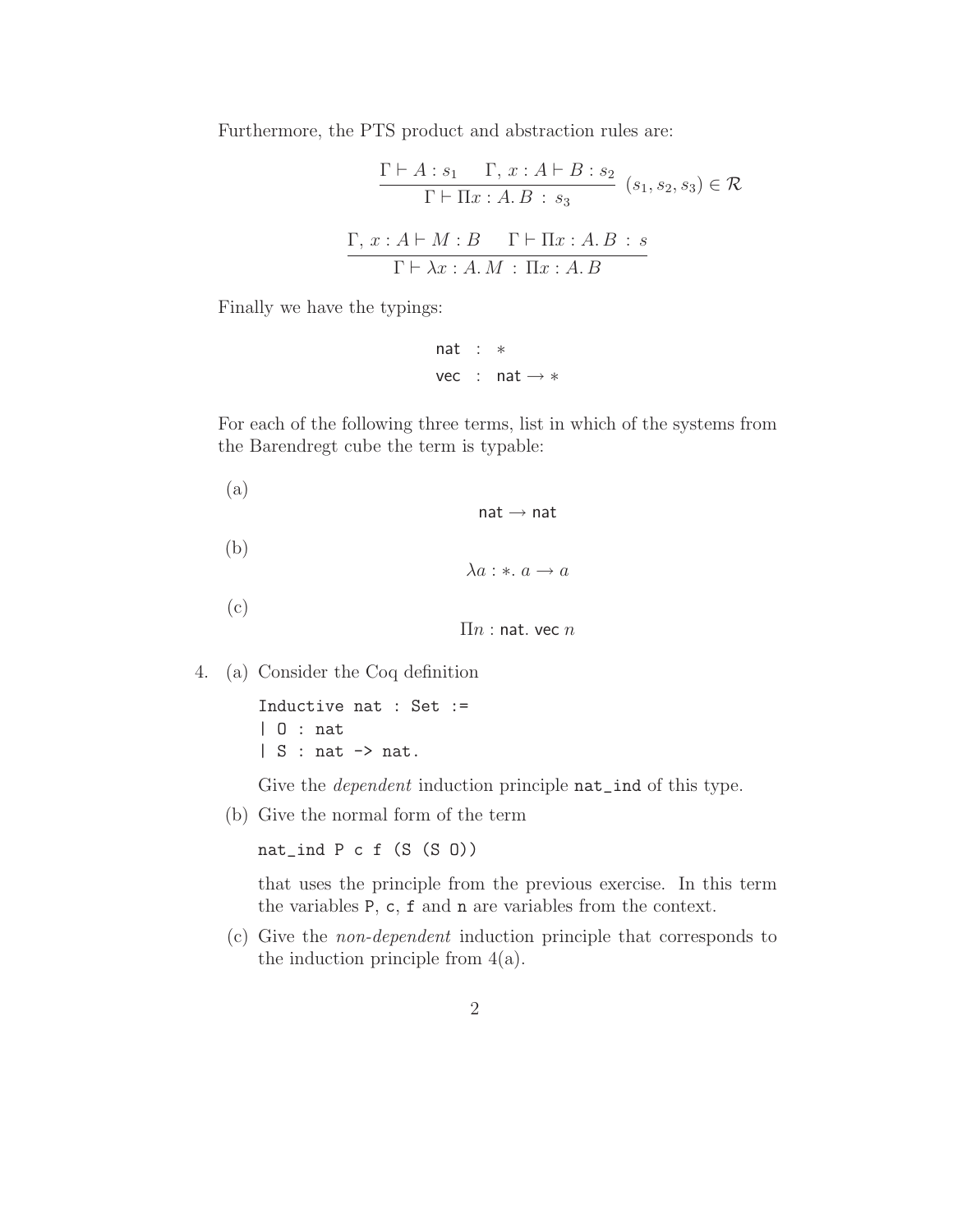5. (a) Consider the Coq definition

Inductive le  $(n : nat) : nat \rightarrow Prop :=$ | le\_n : le n n | le\_S : forall m : nat, le n m -> le n (S m).

Give the *non-dependent* induction principle  $le$ **le\_ind** of this type. (Hint: first determine the dependent induction principle, and then remove the dependence on the elements of le n m in the predicate.)

(b) Prove that  $1 \leq 2$ , i.e., give an inhabitant of

```
le (S O) (S (S O))
```
where le is the type from the previous exercise.

6. Which of the following four inductive definitions are allowed by Coq? For the definitions that are not allowed, explain what requirement is not satisfied.

```
(a) Inductive T1 : Type :=| b1 : T1
    | c1 : (T1 \rightarrow T1) \rightarrow T1.
(b) Inductive T2 (A : Type) : Type :=
    | b2 : T2 A
    | c2 : T2 (A \rightarrow A) \rightarrow T2 A.
(c) Inductive T3 (A : Type) : Type :=
    | b3 : T3 A
    | c3 : T3 A -> T3 (A -> A).
(d) Inductive T4 : Type :=
    | b4 : T4
    | c4 : (nat -> T4) -> T4.
```